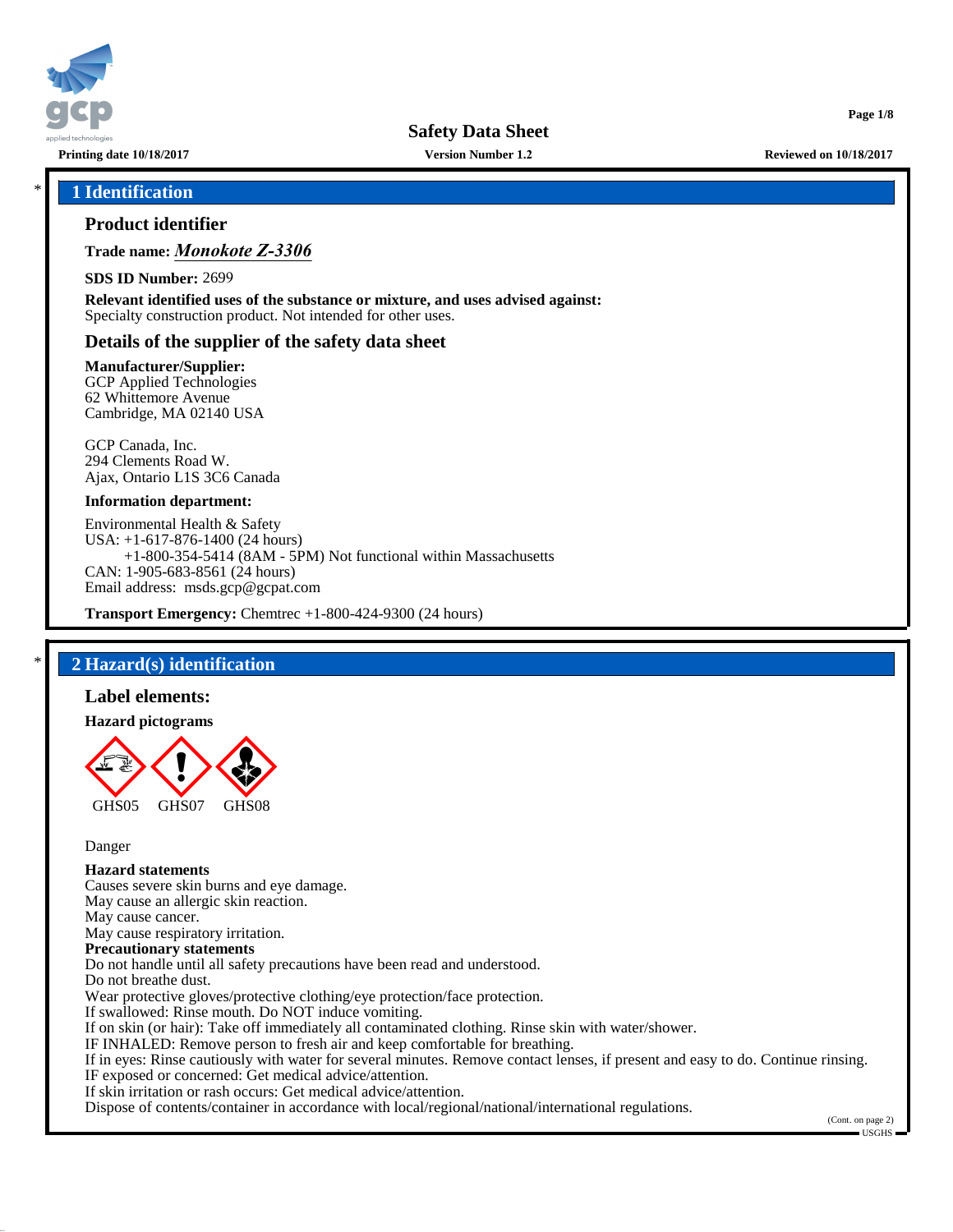2 0

FIRE

**Version Number 1.2**

**Trade name:** *Monokote Z-3306*

**Additional information:** This product should be handled with care to avoid dust generation.

**Hazard description:** Danger **NFPA ratings (scale 0 - 4)**

> $\overline{0}$  $Health = 2$ Fire  $= 0$ Reactivity  $= 0$

### **HMIS-ratings (scale 0 - 4)**

**HEALTH REACTIVITY** 0 \*2  $\boxed{0}$ Health  $=$  \*2  $Flammability = 0$ Reactivity  $= 0$ 

## **Other hazards**

#### **Results of PBT and vPvB assessment**

**PBT:** Not applicable. **vPvB:** Not applicable.

## \* **3 Composition/information on ingredients**

## **Chemical characterization: Mixture**

**Description:** Mixture of the hazardous substance(s) listed below with additional nonhazardous ingredients.

| <b>Hazardous components:</b> |  |
|------------------------------|--|
|------------------------------|--|

| $65997-15-1$ Portland cement | 50 -90% |
|------------------------------|---------|
|------------------------------|---------|

14808-60-7 Quartz (SiO2) < 2.0%

18450-29-9 Hexavalent Chromium and the control of the control of the control of the control of the control of the control of the control of the control of the control of the control of the control of the control of the con

**Additional information:** Non-hazardous ingredients may be listed in Section 15; Right-To-Know disclosure.

## \* **4 First-aid measures**

#### **Description of first aid measures**

**General information:** Get medical advice/attention if you feel unwell.

#### **After inhalation:**

If symptoms develop, supply fresh air. If required, provide artificial respiration and seek immediate medical treatment.

#### **After skin contact:**

Immediately wash with water and soap and rinse thoroughly.

If skin irritation continues, consult a doctor. Wet cement may cause skin irritation or burns.

**After eye contact:** Rinse opened eye for several minutes under running water. Then consult a doctor.

#### **After swallowing:**

Rinse out mouth and then drink plenty of water.

Do not induce vomiting; immediately call for medical help.

#### **Information for doctor:**

**Most important symptoms and effects, both acute and delayed** No further relevant information available.

**Indication of any immediate medical attention and special treatment needed** No further relevant information available.

(Cont. from page 1)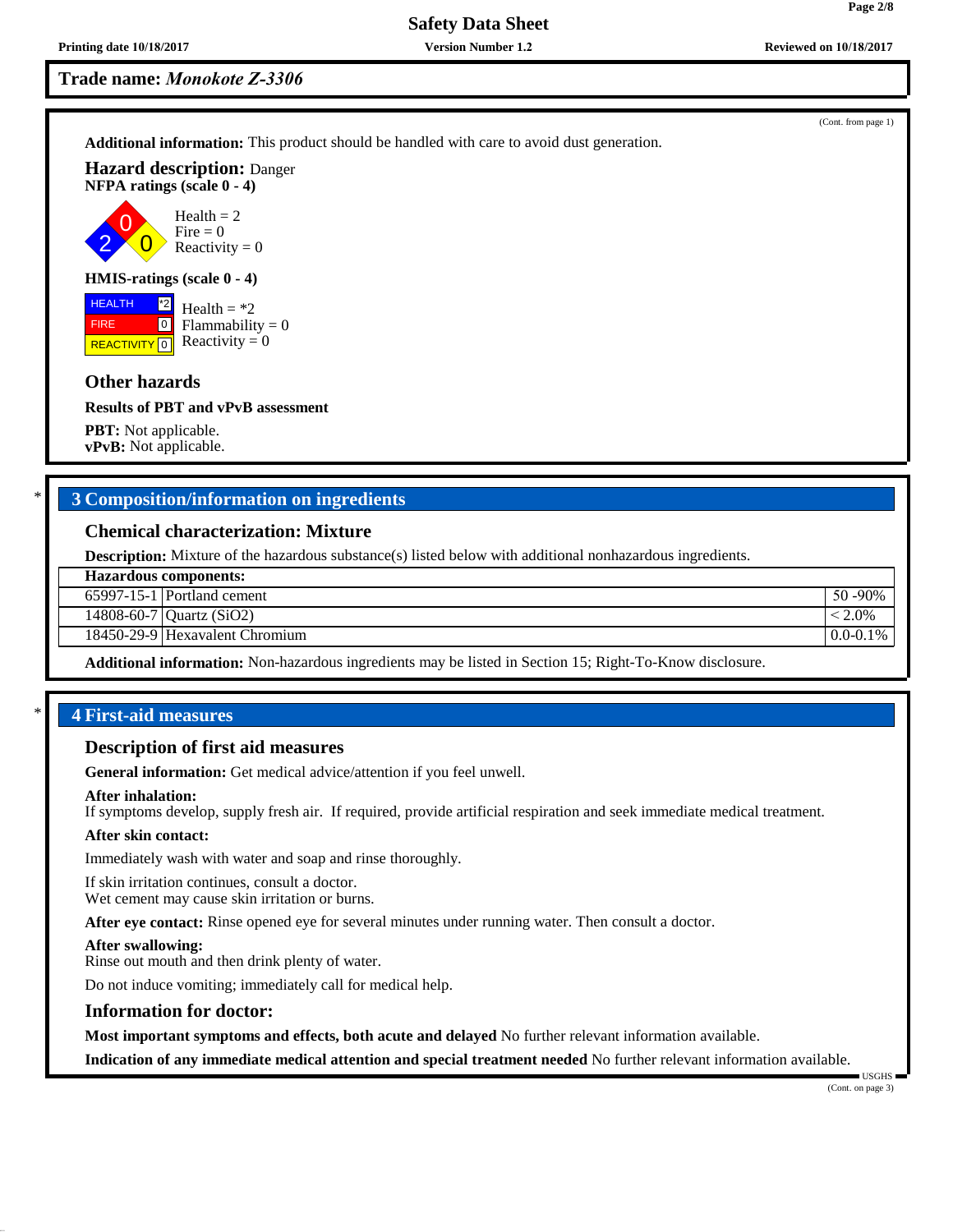**Version Number 1.2**

**Trade name:** *Monokote Z-3306*

(Cont. from page 2)

**Page 3/8**

## \* **5 Fire-fighting measures**

**Special hazards arising from the substance or mixture** No further relevant information available.

**Additional information** No further relevant information available.

## \* **6 Accidental release measures**

## **Personal precautions, protective equipment and emergency procedures**

Wear protective equipment. Keep unprotected persons away. Avoid formation of dust.

**Environmental precautions:** Avoid release to the environment.

### **Methods and material for containment and cleaning up:**

Sweep up spilled product into receptacles. Avoid formation of dust. Vacuuming or wet sweeping may be used to avoid dust dispersal.

Dispose contaminated material as waste according to section 13 of the SDS.

## **Reference to other sections**

See Section 7 for information on safe handling.

See Section 8 for information on personal protection equipment.

See Section 13 for disposal information.

## \* **7 Handling and storage**

#### **Handling:**

**Precautions for safe handling**

Risk of serious damage to eyes.

Avoid contact with skin.

Do not breathe dust.

Fit dust covers to mixers.

Prior to welding or cutting, Monokote must be removed from steel surfaces likely to be exposed to excessive heating. Danger of wet slippery surfaces.

**Information about protection against explosions and fires:** Keep respiratorator available.

## **Conditions for safe storage, including any incompatibilities**

#### **Storage:**

**Further information about storage conditions:** Store in cool, dry conditions in well sealed original receptacles.

**Specific end use(s)** No further relevant information available.

## \* **8 Exposure controls/personal protection**

**Additional information about design of technical systems:** No further data; see item 7.

**Control parameters**

**Components with limit values that require monitoring at the workplace:**

**14808-60-7 Quartz (SiO2)**

PEL (USA) Long-term value: 0.05 mg/m<sup>3</sup>

(Cont. on page 4)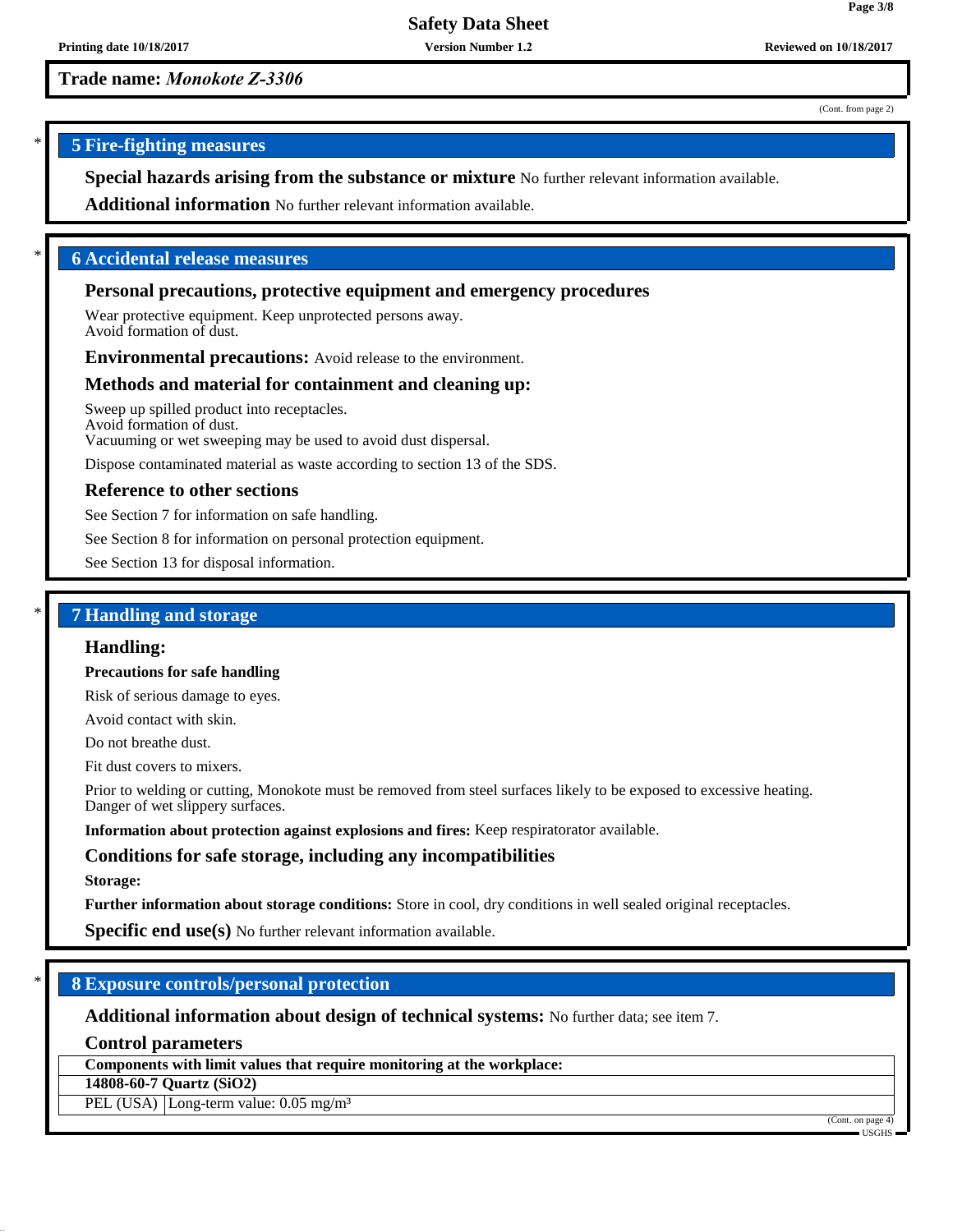**Version Number 1.2**

## **Trade name:** *Monokote Z-3306*

| REL (USA) Long-term value: 0.05* mg/m <sup>3</sup><br>*respirable dust; See Pocket Guide App. A |
|-------------------------------------------------------------------------------------------------|
| TLV (USA) Long-term value: $0.025*$ mg/m <sup>3</sup><br>*as respirable fraction                |
|                                                                                                 |

## **Additional Occupational Exposure Limit Values for possible hazards during processing:**

In addition to the exposure limits referenced above, the following non-specific limits for dust apply to this product; OSHA, 15 mg/m3-TWA for Total Dust and 5 mg/m3-TWA as Respirable Dust, ACGIH, 10 mg/m3-TWA as Total Dust and 3 mg/m3-TWA as Respirable Dust.

#### **Additional information:**

The lists that were valid during the creation were used as basis. Canadian employers must consult the exposure limits in their province. **Work/Hygienic Practices:** The usual precautionary measures for handling chemicals should be followed.

## **Exposure controls**

Minimize airborne dust generation. Use process enclosures, local exhaust ventilation or other engineering controls to keep airborne levels below specified exposure limits. If user operations generate dust, or mist, use ventilation to keep exposure to airborne particles below the exposure limit. Apply organizational measures, eg. by isolating personnel from dusty areas. Remove and wash soiled clothing.

#### **Personal protective equipment:**

#### **General protective and hygienic measures:**

The usual precautionary measures for handling chemicals should be followed.

Store protective clothing separately.

#### **Breathing equipment:**

Control exposure to ingredients with workplace control parameters if mentioned above. If no ingredients are listed, respiratory protection is generally not required.

If exposure limits are listed and may be exceeded, use approved respiratory protective equipment and filter type appropriate for the listed ingredients. (NIOSH, CEN, etc.).

## **Protection of hands:**



\_SAlkaline resistant gloves

Gloves should be worn to prevent skin contact and should be impermeable and resistant to the product.

**Material of gloves** Gloves should be worn to prevent skin contact and should be impermeable and resistant to the product.

#### **Eye protection:**



Safety glasses with side shield protection.

Safety glasses with side shields should be worn to prevent contact due to splashing. Under high vapor mist concentrations, tightly sealed goggles should be worn.

#### **Body protection:**

Use personal protective equipment as required.

Take off contaminated clothing.

 USGHS (Cont. on page 5)

(Cont. from page 3)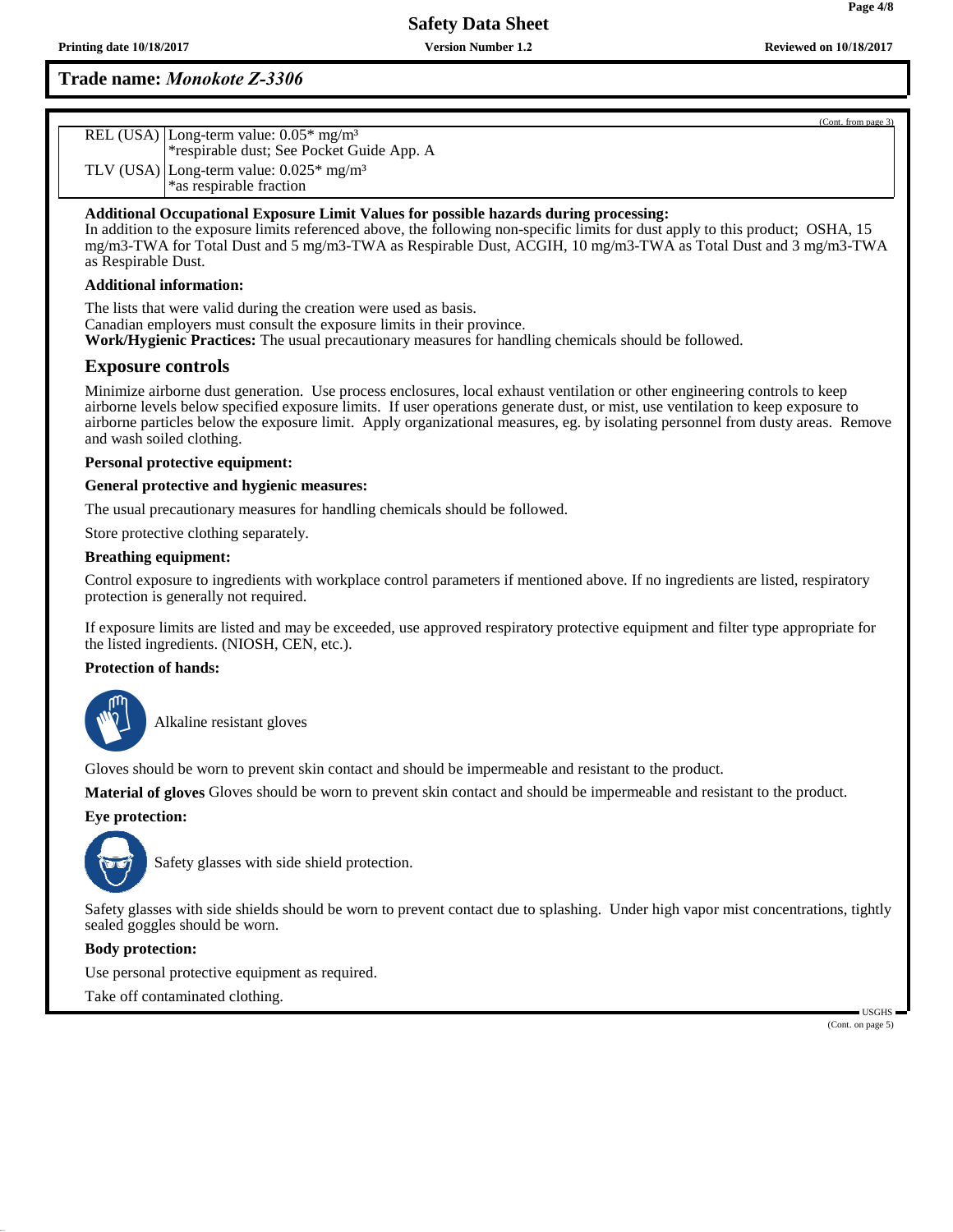**Version Number 1.2**

**Trade name:** *Monokote Z-3306*

(Cont. from page 4)

**Page 5/8**

| <b>9 Physical and chemical properties</b>                                                                                                         |                                                                                                   |  |
|---------------------------------------------------------------------------------------------------------------------------------------------------|---------------------------------------------------------------------------------------------------|--|
| Information on basic physical and chemical properties                                                                                             |                                                                                                   |  |
| <b>General Information</b><br>Appearance:<br>Form:<br>Color:<br>Odor:<br><b>Odor threshold:</b>                                                   | Powder<br>According to product specification<br>Characteristic<br>Not determined.                 |  |
| $pH-value$ (~):                                                                                                                                   | Not applicable.                                                                                   |  |
| <b>Change in condition</b><br><b>Melting point/Melting range:</b><br><b>Boiling point/Boiling range:</b><br><b>Flash point:</b>                   | Undetermined.<br>Undetermined.<br>Not applicable.                                                 |  |
| Flammability (solid, gaseous):                                                                                                                    | Not determined.                                                                                   |  |
| <b>Ignition temperature:</b>                                                                                                                      | Undetermined.                                                                                     |  |
| <b>Decomposition temperature:</b><br>Auto igniting:<br>Danger of explosion:                                                                       | Not determined.<br>Product is not self-igniting.<br>Product does not present an explosion hazard. |  |
| <b>Explosion limits:</b><br>Lower:<br><b>Upper:</b><br><b>VOC Content (max):</b>                                                                  | Not determined.<br>Not determined.<br>Not determined.                                             |  |
| Vapor pressure:<br>Density: (~) at $20^{\circ}$ C (68 $^{\circ}$ F)<br><b>Relative density</b><br><b>Vapor density</b><br><b>Evaporation</b> rate | Not applicable.<br>Not applicable.<br>Not determined.<br>Not applicable.<br>Not applicable.       |  |
| Solubility in / Miscibility with<br>Water:                                                                                                        | Not miscible or difficult to mix.                                                                 |  |
| Partition coefficient (n-octanol/water): Not determined.                                                                                          |                                                                                                   |  |
| Viscosity:<br>Dynamic:<br>Kinematic:<br>Molecular weight                                                                                          | Not applicable.<br>Not applicable.<br>Not applicable.                                             |  |
| <b>Other information</b>                                                                                                                          | No further relevant information available.                                                        |  |

## **10 Stability and reactivity**

**Reactivity** Stable under normal conditions.

**Chemical stability**

**Thermal decomposition:** No decomposition if used according to specifications.

**Possibility of hazardous reactions** No further relevant information available.

**Conditions to avoid** No further relevant information available.

**Incompatible materials:** No further relevant information available.

### **Hazardous decomposition products:**

Carbon monoxide and carbon dioxide

Cutting or welding may generate Sulfur dioxide.

(Cont. on page 6) USGHS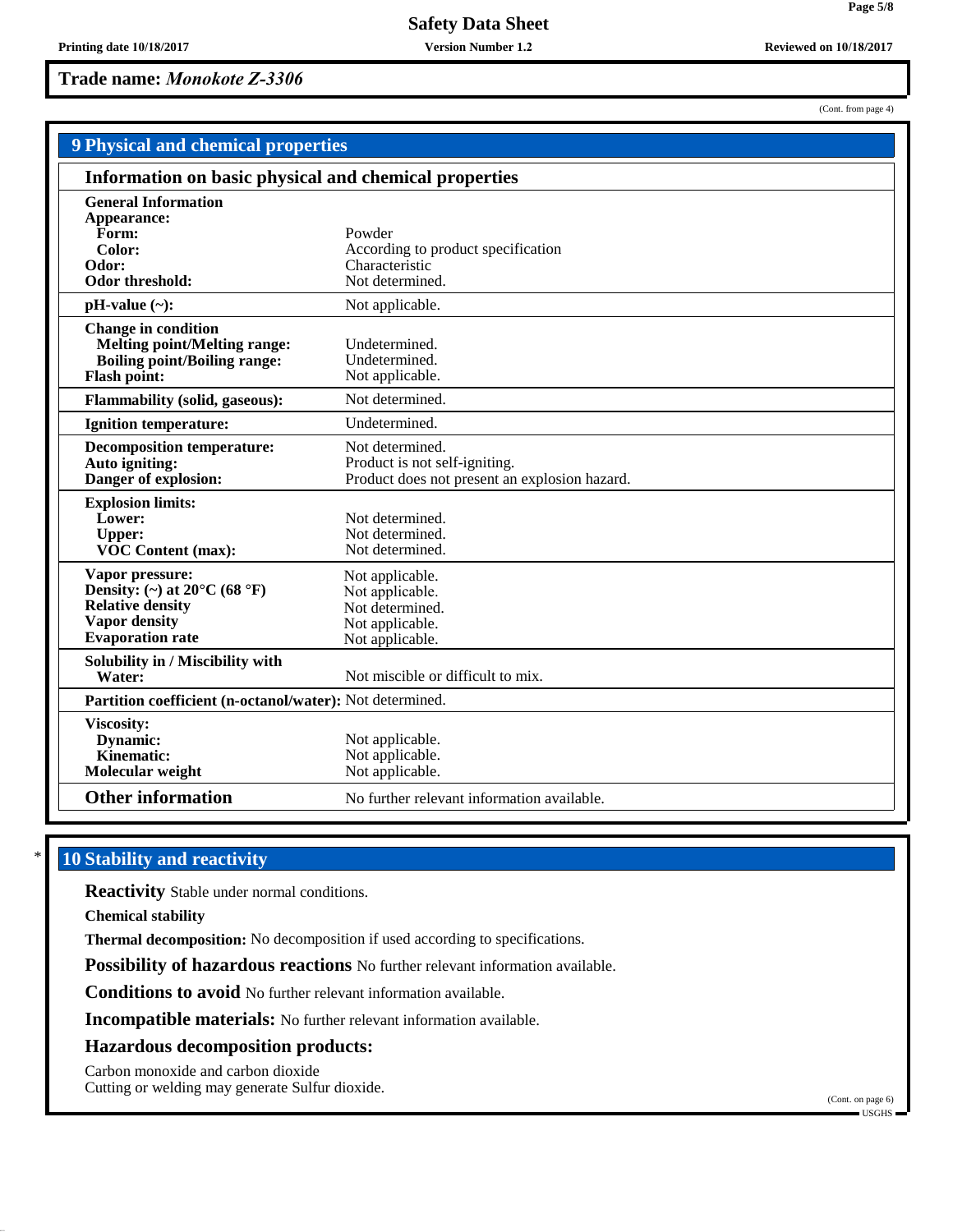**Version Number 1.2**

**Trade name:** *Monokote Z-3306*

(Cont. from page 5)

**Page 6/8**

Additional information: See section 7 for information on handling, storage and conditions to be avoided.

## \* **11 Toxicological information**

## **Information on toxicological effects**

**Acute toxicity:**

**Primary irritant effect:**

**on the skin:** Causes severe skin burns and eye damage.

**on the eye:** Causes serious eye damage.

**inhalation:** Causes damage to organs.

**Ingestion:** May cause burns to mouth, throat, and stomach.

**Sensitization:** May cause an allergic skin reaction.

#### **Additional toxicological information:**

Cementitious grouts and mortars are known to cause both irritant and allergic contact dermatitis. Prolonged skin contact can result in chemical burns.

Prolonged exposure may cause risk of lung disease (i.e. silicosis and/or lung cancer).

#### **Carcinogenic categories**

**IARC (International Agency for Research on Cancer) Human Carcinogenicity: Group 1- Positive, Group 2A- Probable, Group 2B- Possible, Group 3- Not Classifiable**

14808-60-7 Quartz (SiO2) 1

9003-53-6 Expanded Polystyrene 3

**NTP (National Toxicology Program)**

**K–Known to be carcinogenic, R–May reasonably be anticipated to be carcinogenic**

 $14808-60-7$  Quartz (SiO2) K

**OSHA-Ca (Occupational Safety & Health Administration)**

None of the ingredients is listed.

## **12 Ecological information**

## **Toxicity**

**Aquatic toxicity:** No further relevant information available.

**Persistence and degradability** No further relevant information available.

#### **Behavior in environmental systems:**

**Bioaccumulative potential** No further relevant information available.

**Mobility in soil** No further relevant information available.

#### **Additional ecological information:**

**General notes:** Not known to be hazardous to water.

## **Results of PBT and vPvB assessment**

**PBT:** Not applicable. **vPvB:** Not applicable.

**Other adverse effects** No further relevant information available.

(Cont. on page 7)

USGHS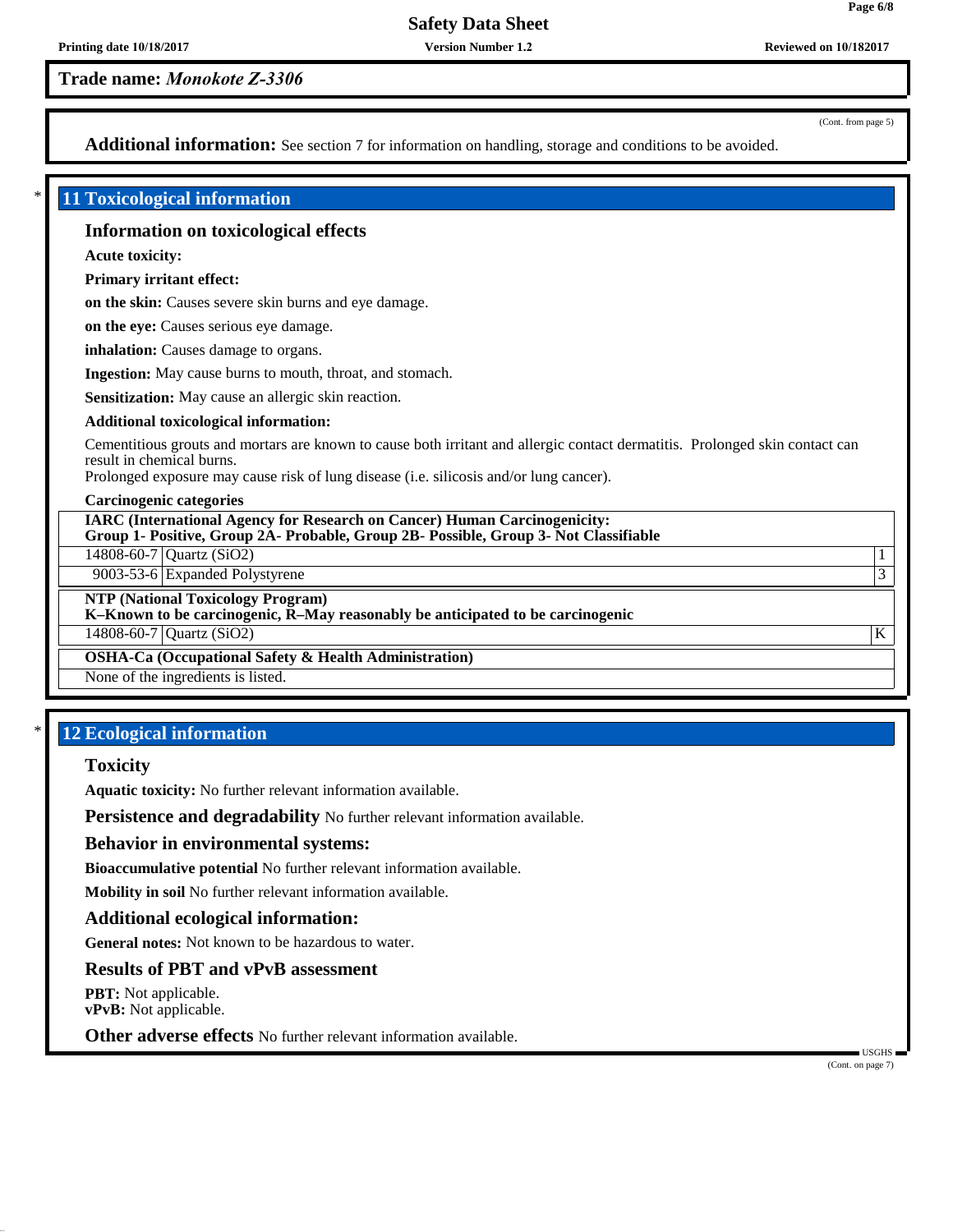**Version Number 1.2**

## **Trade name:** *Monokote Z-3306*

### (Cont. from page 6)

**Page 7/8**

## **13 Disposal considerations**

## **Disposal methods:**

Consult all regulations (federal, state, provincial, local) or a qualified waste disposal firm when characterizing product for disposal. Dispose of waste in accordance with all applicable regulations.

## **Recommendation:**



Must not be disposed of together with household garbage. Do not allow product to reach sewage system.

# **Uncleaned packagings:**

**Recommendation:** Dispose of contents/container in accordance with local/regional/national/international regulations.

| <b>14 Transport information</b>                                                                                 |                                                 |
|-----------------------------------------------------------------------------------------------------------------|-------------------------------------------------|
| <b>UN-Number</b><br>DOT, IMDG, IATA                                                                             | Not applicable.                                 |
| UN proper shipping name<br>DOT, IMDG, IATĀ                                                                      | Not applicable.                                 |
| <b>Transport hazard class(es)</b>                                                                               |                                                 |
| DOT, IMDG, IATA<br><b>Class</b>                                                                                 | Not applicable.                                 |
| <b>Packing group</b><br>DOT, IMDG, IATA                                                                         | Not applicable.                                 |
| <b>Environmental hazards:</b><br><b>Marine pollutant:</b>                                                       | N <sub>0</sub>                                  |
| <b>Special precautions for user</b>                                                                             | Not applicable.                                 |
| <b>Transport/Additional information:</b> Not classified as a dangerous good for transport by road, rail or air. |                                                 |
| <b>DOT</b><br><b>Remarks:</b><br>Note:                                                                          | Not Regulated.<br>Not Regulated for Canada TDG. |
| <b>UN</b> "Model Regulation":                                                                                   | Not applicable.                                 |

# **15 Regulatory information**

| <b>SARA (Superfund Amendments and Reauthorization Act)</b>                                   |                                                          |
|----------------------------------------------------------------------------------------------|----------------------------------------------------------|
| Section 302/304 (extremely hazardous substances):                                            |                                                          |
| None of the ingredients is listed.                                                           |                                                          |
| Section 313 Reportable Ingredients (Chemicals present below reporting threshold are exempt): |                                                          |
| None of the ingredients is listed.                                                           |                                                          |
| <b>SARA Section 312/Tier I &amp; II Hazard Categories:</b>                                   |                                                          |
| Health Hazard - Carcinogenicity                                                              |                                                          |
| Health Hazard - Skin Corrosion or Irritation                                                 |                                                          |
| Health Hazard - Respiratory or Skin Sensitization                                            |                                                          |
| Health Hazard - Serious eye damage or eye irritation                                         |                                                          |
| Health Hazard - Specific target organ toxicity (single or repeated exposure)                 |                                                          |
|                                                                                              | (Cont. on page 8)<br>$\blacksquare$ USGHS $\blacksquare$ |